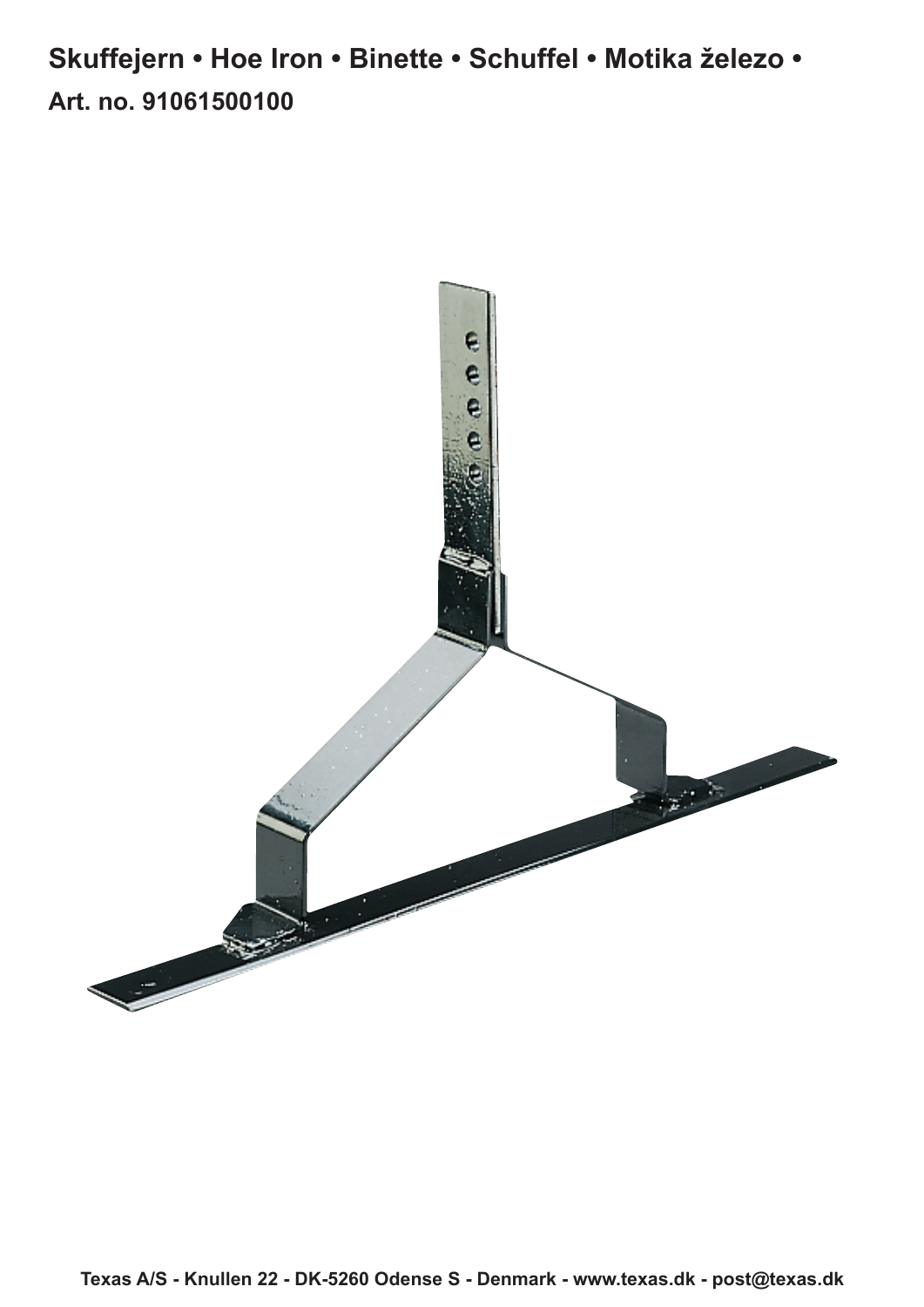## 91061500100



OBS:



 $x 1!$